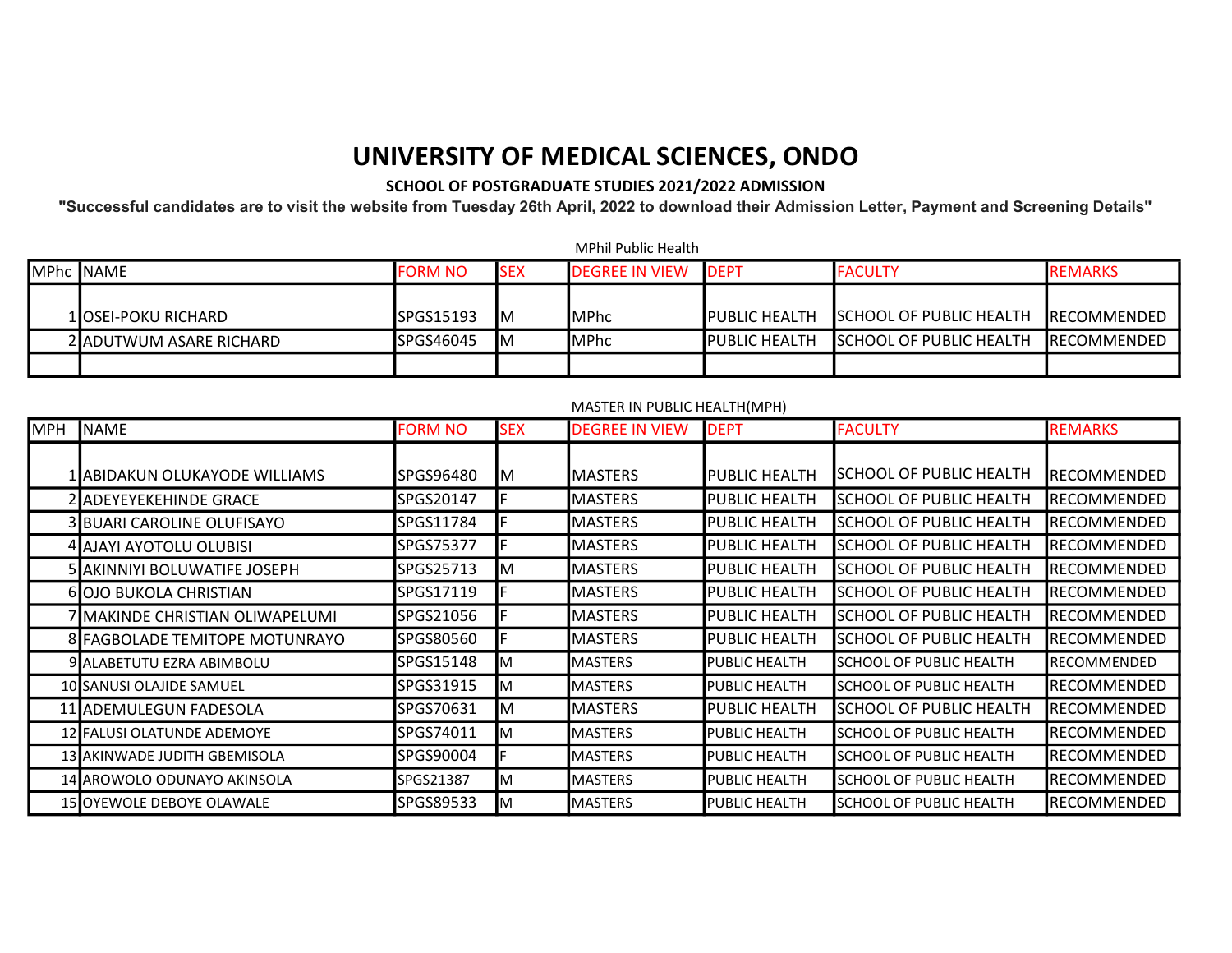| 16 TAJUDEEN WALIU ADESEGUN    | SPGS16757 | ΙM | <b>IMASTERS</b> | <b>PUBLIC HEALTH</b>   | <b>I</b> SCHOOL OF PUBLIC HEALTH | <b>IRECOMMENDED</b> |
|-------------------------------|-----------|----|-----------------|------------------------|----------------------------------|---------------------|
| 17 ADEBISI DAMILOLA ADENIKE   | SPGS19615 |    | <b>IMASTERS</b> | <b>PUBLIC HEALTH</b>   | <b>I</b> SCHOOL OF PUBLIC HEALTH | <b>IRECOMMENDED</b> |
| 18 APPIAH KUBI BOADUAA DOREEN | SPGS19661 |    | <b>IMASTERS</b> | <b>I</b> PUBLIC HEALTH | <b>ISCHOOL OF PUBLIC HEALTH</b>  | <b>IRECOMMENDED</b> |
| 19 DARE OWOLABI OLABISI       | SPGS88280 |    | <b>IMASTERS</b> | <b>PUBLIC HEALTH</b>   | <b>I</b> SCHOOL OF PUBLIC HEALTH | <b>IRECOMMENDED</b> |
| 20 OLAGUNJU OOREOLUWA TIMOTHY | SPGS78661 | IΜ | <b>IMASTERS</b> | <b>IPUBLIC HEALTH</b>  | <b>I</b> SCHOOL OF PUBLIC HEALTH | <b>IRECOMMENDED</b> |
| 21 TABITI SUCCESS PETER       | SPGS16558 |    | <b>IMASTERS</b> | <b>I</b> PUBLIC HEALTH | <b>I</b> SCHOOL OF PUBLIC HEALTH | <b>IRECOMMENDED</b> |
| 22 ADEYEMO KEMI CATHERINE     | SPGS15576 |    | <b>IMASTERS</b> | <b>PUBLIC HEALTH</b>   | <b>I</b> SCHOOL OF PUBLIC HEALTH | <b>IRECOMMENDED</b> |
| 23 FOTUROTI OLAITN IRETI      | SPGS19155 |    | <b>IMASTERS</b> | <b>I</b> PUBLIC HEALTH | <b>I</b> SCHOOL OF PUBLIC HEALTH | <b>IRECOMMENDED</b> |
| 24 SILAS USEN                 | SPGS10702 | ΙM | <b>IMASTERS</b> | <b>PUBLIC HEALTH</b>   | <b>I</b> SCHOOL OF PUBLIC HEALTH | <b>IRECOMMENDED</b> |
| 25 ETIM DENISE                | SPGS37244 |    | <b>IMASTERS</b> | <b>PUBLIC HEALTH</b>   | <b>ISCHOOL OF PUBLIC HEALTH</b>  | <b>IRECOMMENDED</b> |
| 26 EDZIAH FLORENCE SHINE      | SPGS17553 |    | <b>IMASTERS</b> | <b>I</b> PUBLIC HEALTH | <b>ISCHOOL OF PUBLIC HEALTH</b>  | <b>IRECOMMENDED</b> |

| MSC. | <b>I</b> NAME                 | <b>FORM NO</b> | <b>SEX</b> | <b>DEGREE IN VIEW</b> | <b>DEPT</b>          | <b>FACULTY</b>                   | <b>REMARKS</b>       |
|------|-------------------------------|----------------|------------|-----------------------|----------------------|----------------------------------|----------------------|
|      |                               |                |            |                       |                      |                                  |                      |
|      | 1 AJAYI EKUNDAYO ABIGEAL      | SPGS49880      |            | IMASTERS              | PUBLIC HEALTH        | SCHOOL OF PUBLIC HEALTH          | <b>I</b> RECOMMENDED |
|      | 2 TONG JOSHUN YENBEHIT        | SPGS16021      | Iм         | <b>I</b> MASTERS      | PUBLIC HEALTH        | <b>SCHOOL OF PUBLIC HEALTH</b>   | <b>RECOMMENDED</b>   |
|      | 3 AKINNIYI ROTIMI JACOB       | SPGS15855      | ΙM         | <b>MASTERS</b>        | PUBLIC HEALTH        | SCHOOL OF PUBLIC HEALTH          | <b>RECOMMENDED</b>   |
|      | 4 AKEKE FOLUSOLA ANITA        | SPGS17624      |            | <b>MASTERS</b>        | PUBLIC HEALTH        | ISCHOOL OF PUBLIC HEALTH         | <b>RECOMMENDED</b>   |
|      | 5 KABIR ADAMU MUHAMMED        | SPGS20816M F   |            | <b>MASTERS</b>        | <b>PUBLIC HEALTH</b> | <b>SCHOOL OF PUBLIC HEALTH</b>   | <b>RECOMMENDED</b>   |
|      | 6 OLAJENGBESI BUSAYO KEMISOLA | SPGS12783      |            | <b>MASTERS</b>        | PUBLIC HEALTH        | SCHOOL OF PUBLIC HEALTH          | <b>RECOMMENDED</b>   |
|      | 7 OLAWALE TOLULOPE ELIZABETH  | SPGS17152      |            | <b>MASTERS</b>        | PUBLIC HEALTH        | <b>I</b> SCHOOL OF PUBLIC HEALTH | <b>IRECOMMENDED</b>  |
|      | <b>8IOVHARHE EYEWURE</b>      | SPGS13205      |            | <b>MASTERS</b>        | PUBLIC HEALTH        | <b>SCHOOL OF PUBLIC HEALTH</b>   | <b>IRECOMMENDED</b>  |
|      | 9 JEEF-AGBOOLA LIFTING O.     | SPGS73585      |            | <b>MASTERS</b>        | PUBLIC HEALTH        | <b>SCHOOL OF PUBLIC HEALTH</b>   | <b>RECOMMENDED</b>   |
|      | 10 OBANLA OLUMIDE STEPHEN     | SPGS16007      | IM.        | <b>I</b> MASTERS      | <b>PUBLIC HEALTH</b> | <b>SCHOOL OF PUBLIC HEALTH</b>   | <b>I</b> RECOMMENDED |
|      | 11 INEJO THOMPSON OBAFEMI     | SPGS50085      | IΜ         | <b>IMASTERS</b>       | <b>PUBLIC HEALTH</b> | ISCHOOL OF PUBLIC HEALTH         | <b>RECOMMENDED</b>   |
|      | 12 USMAN ADAMU BABA           | SPGS48754      | IΜ         | <b>MASTERS</b>        | <b>PUBLIC HEALTH</b> | <b>SCHOOL OF PUBLIC HEALTH</b>   | <b>IRECOMMENDED</b>  |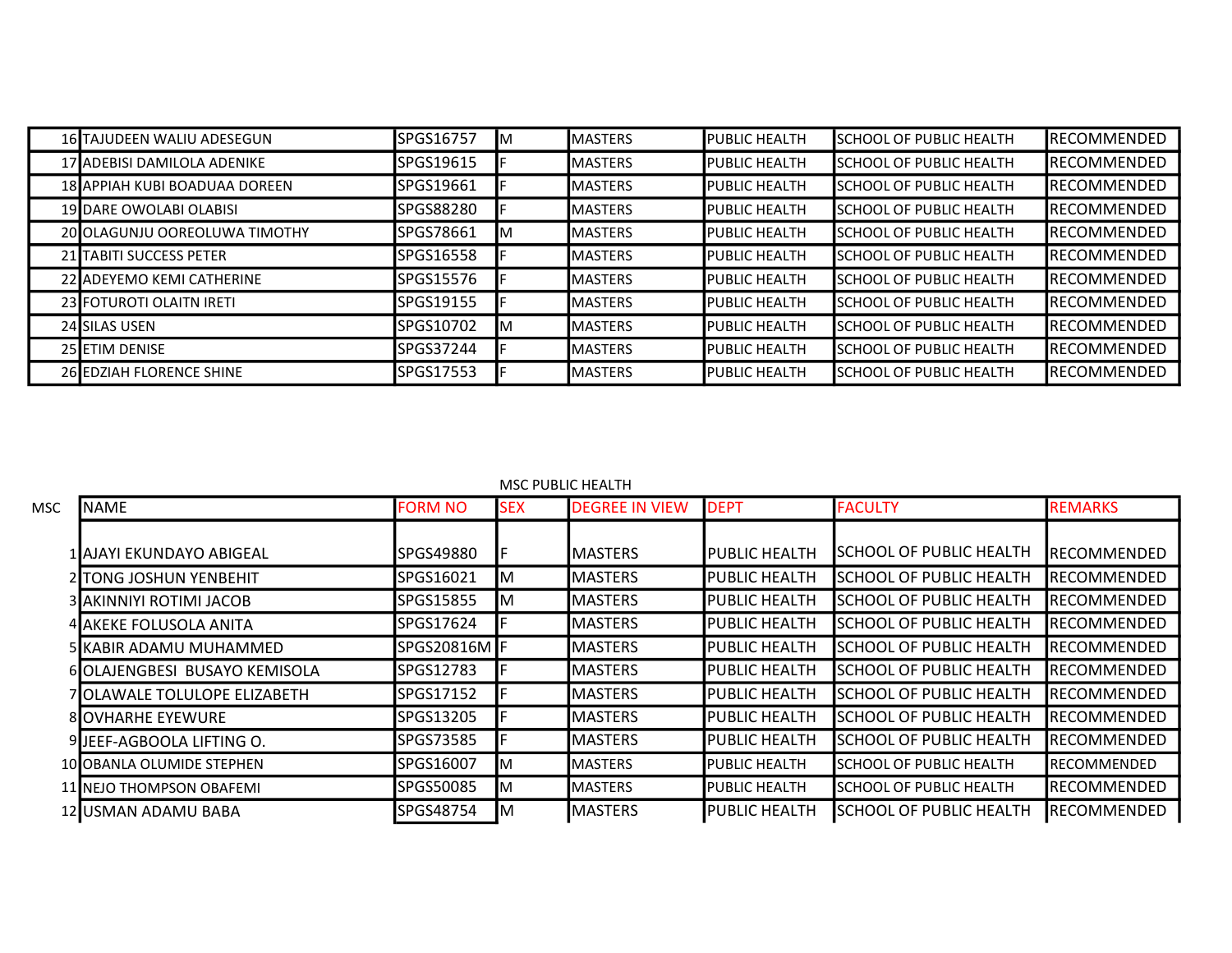|           | 13 GERSHON GODIYA DAVID           | SPGS10961        | Iм         | <b>MASTERS</b>        | PUBLIC HEALTH     | <b>SCHOOL OF PUBLIC HEALTH</b> | <b>RECOMMENDED</b> |
|-----------|-----------------------------------|------------------|------------|-----------------------|-------------------|--------------------------------|--------------------|
|           | 14 AKINTADE GRACE OMOWUNMI        | SPGS17651        |            | <b>MASTERS</b>        | PUBLIC HEALTH     | <b>SCHOOL OF PUBLIC HEALTH</b> | <b>RECOMMENDED</b> |
|           | 15 IGE FUNMILAYO MERCY            | SPGS15832        | F          | <b>MASTERS</b>        | PUBLIC HEALTH     | <b>SCHOOL OF PUBLIC HEALTH</b> | RECOMMENDED        |
|           |                                   |                  |            | <b>MSC PHYSIOLOGY</b> |                   |                                |                    |
|           |                                   |                  |            |                       |                   |                                |                    |
| S/N       | <b>NAME</b>                       | <b>FORM NO</b>   | <b>SEX</b> | <b>DEGREE IN VIEW</b> | <b>DEPT</b>       | <b>FACULTY</b>                 | <b>REMARKS</b>     |
|           | 1 OGUNMILUYI OLUWAFUNMBI EBENEZER | SPGS20993        | M          | <b>MASTERS</b>        | <b>PHYSIOLOGY</b> | <b>BASIC MEDICAL</b>           | RECOMMENDED        |
|           |                                   |                  |            |                       |                   |                                |                    |
|           |                                   |                  |            |                       |                   |                                |                    |
|           |                                   |                  |            | <b>MSC ANATOMY</b>    |                   |                                |                    |
|           | <b>NAME</b>                       | <b>FORM NO</b>   | <b>SEX</b> | <b>DEGREE IN VIEW</b> | <b>DEPT</b>       | <b>FACULTY</b>                 | <b>REMARKS</b>     |
|           | 1 SHINABADE JACOB ADEWALE         | SPGS20505        | M          | <b>MASTERS</b>        | <b>ANATOMY</b>    | <b>BASIC MEDICAL</b>           | RECOMMENDED        |
|           |                                   |                  |            |                       |                   |                                |                    |
|           |                                   |                  |            |                       |                   |                                |                    |
|           |                                   |                  |            | PGD PUBLIC HEALTH     |                   |                                |                    |
|           |                                   |                  |            |                       |                   |                                |                    |
| <b>SN</b> | <b>NAME</b>                       | <b>FORM NO</b>   | <b>SEX</b> | <b>DEGREE IN VIEW</b> | <b>FACULTY</b>    | PGD                            | <b>REMARKS</b>     |
|           | 1 Akanbi Suleiman Olukayode       | SPGS12178        | Male       | PGD                   | SPH               | PH                             | Recommended        |
|           | 2 Akinsola Modupe Taibat          | SPGS13239        | Female     | <b>PGD</b>            | SPH               | PH                             | Recommended        |
|           | 3 Olayinka Bilikis Abiola         | SPGS20250        | Female     | <b>PGD</b>            | SPH               | PH                             | Recommended        |
|           | 4 Omotosho Omolola Ebunlomo       | SPGS18724        | Female     | <b>PGD</b>            | <b>SPH</b>        | PH                             | Recommended        |
|           | 5 Adedoyin Moses Babatunde        | SPGS20544        | Male       | PGD                   | SPH               | PH                             | Recommended        |
|           | 6 Lawuyi Ruth Oluwabukola         | SPGS52138        | Female     | PGD                   | SPH               | PH                             | Recommended        |
|           | 7 Olayinka Olayemi Onaolapo       | SPGS56734        | Female     | PGD                   | <b>SPH</b>        | <b>PH</b>                      | Recommended        |
|           | 8 Daniel Emmanuel Emuroghene      | SPGS68253        | Male       | <b>PGD</b>            | <b>SPH</b>        | PH                             | Recommended        |
|           | 9 Onanuga Olalekan Oladapo        | SPGS88168        | Male       | <b>PGD</b>            | SPH               | PH                             | Recommended        |
|           | 10 Bobola Jumoke Bosede           | <b>UPGD10298</b> | Female     | <b>PGD</b>            | SPH               | PH                             | Recommended        |
|           | 11 Dauda Ladi                     | <b>UPGD16108</b> | Female     | PGD                   | <b>SPH</b>        | PH                             | Recommended        |
|           | 12 Raji Habeebat Motunrayo        | <b>UPGD12261</b> | Female     | <b>PGD</b>            | SPH               | PH                             | Recommended        |
|           | 13 Akande Olajide osmond          | UPGD16301        | Male       | <b>PGD</b>            | SPH               | PH                             | Recommended        |
|           | 14 Mathew Oluwatosin Olawole      | UPGD18046        | Male       | <b>PGD</b>            | SPH               | PH                             | Recommended        |